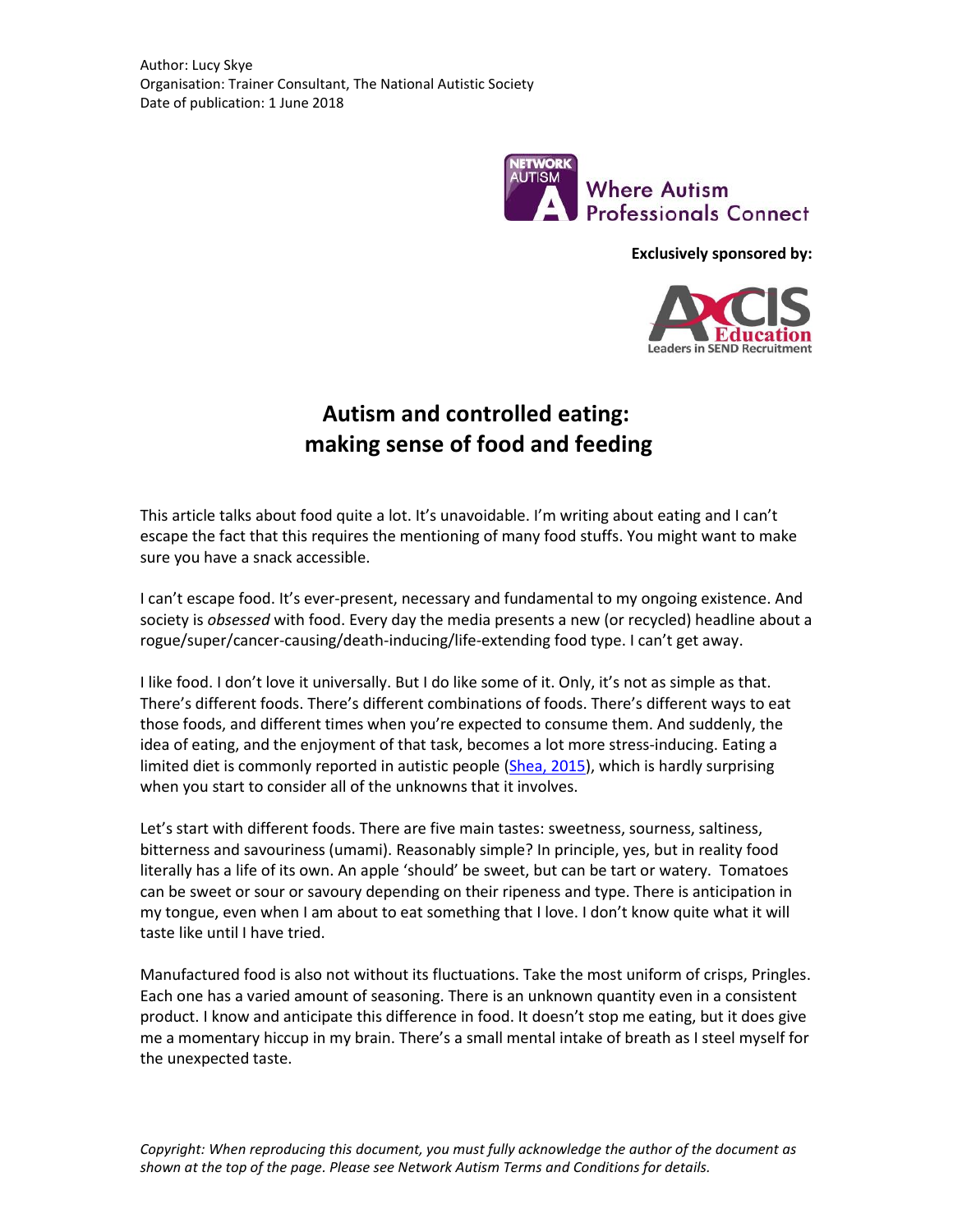Author: Lucy Skye Organisation: Trainer Consultant, The National Autistic Society Date of publication: 1 June 2018

As well as tastes there are textures. I find soft foods really hard to sense in my mouth. There are no edges, no spatial boundaries that enable me to work out where it is and what I need to do with it. It's really easy for me to gag if I have these sorts of foods, which means its very tiring to try and coordinate every single mouthful from intake to swallowing:

- pick up spoon
- scoop food on spoon
- lift to mouth
- put in mouth
- hold food in mouth
- don't breathe
- try and contemplate enjoyment of this food
- and swallow.

And it's also embarrassing if it occurs. When I have to eat softer foods, I try and use a teaspoon. The small spoon means I get the right amount to fit into my mouth (otherwise I have to add in another 'scoop right amount of food on spoon' stage, which is impossible to work out). For some reason, society expects adults to eat from desert spoons or some weird sized spoon slightly smaller than that. Either way, they're too big. Yes, it might take me ages to eat, but I can feel more comfortable and won't end up spraying yogurt all over the place.

I like crunchy foods, things with edges that I can feel on my teeth, tongue and mouth. I know where the food is and that it won't unexpectedly try to choke and kill me because I won't forget it's there. It's another reason I prefer cutting up food into smaller pieces. I can pick up a piece of fruit with a fork (in public) or my hands and know it will fit into my mouth and can be chewed up and swallowed relatively easily.

Generally, I prefer meals that minimise cutlery. One spoon or fork is preferable. Coordinating food from one hand to my mouth is hard enough without having to do pushy-cutty things with two utensils first. In addition, they are clattery and make squeaking noises on plates. With my hands, I have a much better sense of where the food is, and also feel more connected to it. If I am connected to the food, this makes it safer to me and easier for me to eat.

Flavours, textures and methods of eating mean that simple combinations of foods are much more accessible. It's very rare I will actively choose to eat a one-pot dish, unless it has very basic flavours. There's too much diversity in taste and texture and it becomes an overwhelming chore.

Biting into whole foods is an unknown quantity unless I nibble. And if you think eating with a teaspoon is unacceptable, then nibbling definitely qualifies. I've tried to train my teeth to make even bites and mouthfuls but they won't. There's always a risk I'll end up with a huge mouthful I can't manage, or bits of food will fall out.

I probably sound like an atrocious eater. I'm not the most coordinated at home, but that doesn't matter because I'm in my own environment and can eat the foods I am comfortable with in the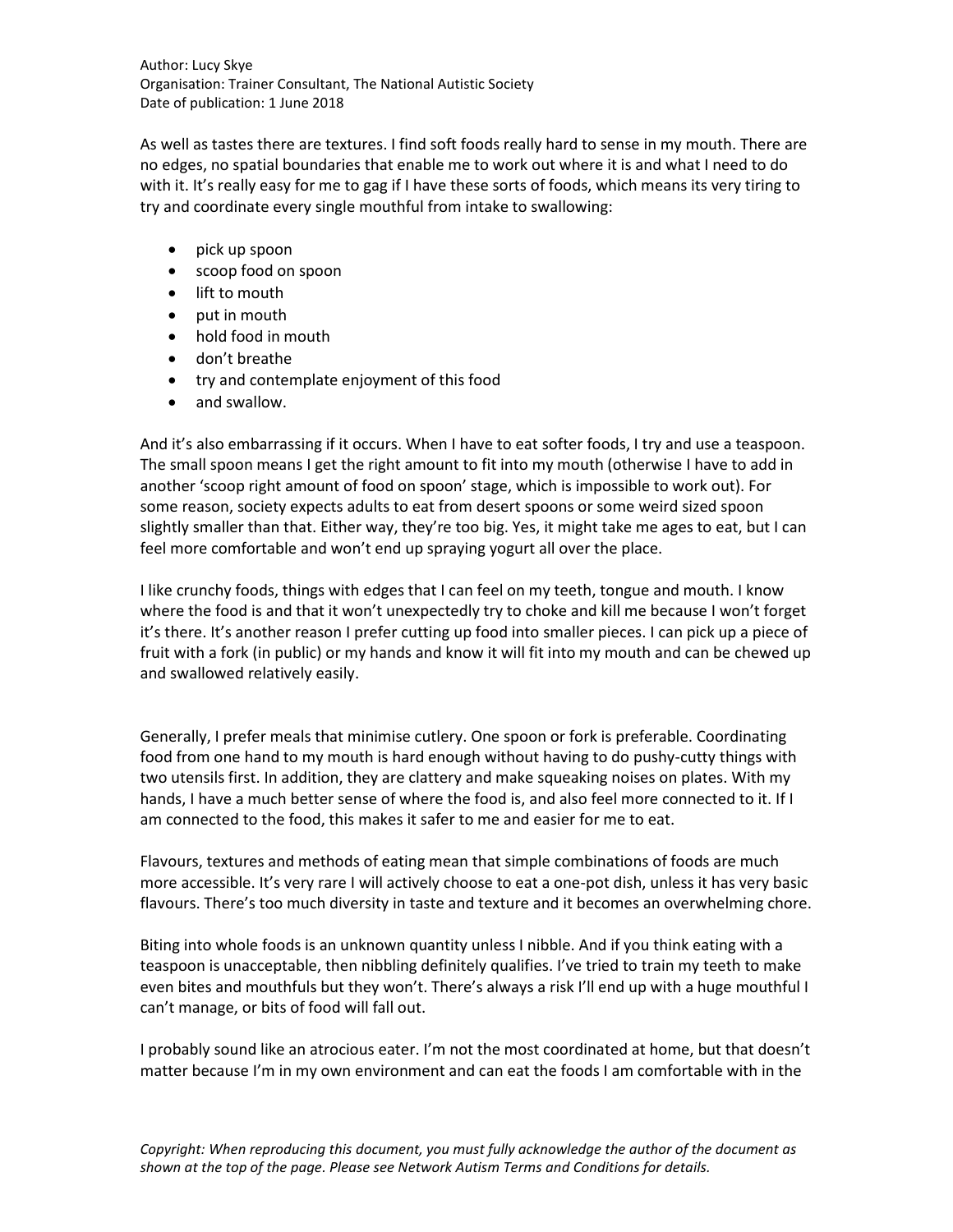Author: Lucy Skye Organisation: Trainer Consultant, The National Autistic Society Date of publication: 1 June 2018

way that I need, without it being questioned. I hate eating in public but because of my job I sometimes have to eat while travelling or during meetings.

For some reason, there are a number of people who seem to think that whatever and however you're eating is fair game for them to comment on. I don't care who you are, I am not going to bond with you if you start nit-picking about the contents of my salad or act disappointed because I didn't want one of the jam doughnuts you offered me. Saying 'no thank you' apparently means I have rejected you personally. I haven't, I just don't want a cake that looks like it should be on a mortuary slab. And my food is mine. I'm not forcing it on you. It's challenging enough for me to be eating it around someone else without you distracting my brain and making me feel as though I'm doing something less than normal. Yes, it might be different, but different is not wrong!

I have built a repertoire of foods I am more comfortable with, that are less challenging to my brain and tongue. I think this is reasonably broad, although others find it surprising I can have the same evening meal three or four times a week. But it's not the same meal to me as it will always taste and feel a bit different while I am eating it. And even if it didn't, what's wrong with sticking to things I feel comfortable with? When I've had a really anxious day, the last thing I need is to heap more stress on my head by challenging myself to eat a dessert spoon of mashed potato. Don't judge my level of diversity against yours, but understand how much of an adventure each mealtime is even with the same ingredients.

Over a decade ago, I spent several months at a day unit for people with eating disorders. I'd had a breakdown and controlling my eating was one way of managing the massive amount of anxiety, fear and distress I was experiencing every day. There is some evidence that females on the spectrum may be more at risk of developing anorexia (Kalyva, 2009).

I never stopped eating, but the quantity and types of food I was able to eat shrank drastically and so did I. I was supported through psychotherapy and a supervised eating programme. Food was the only thing I could control, so the idea of this being taken away was impossible. My initial stint at the clinic was not successful and I very quickly relapsed. I was not allowed to eat with my hands. I couldn't eat small bites. I had to try lots of different types of food to 'challenge' my eating disorder. I couldn't wipe my hands on a paper towel while I ate. I had to eat in a room with 10 other people, with lots of noise and hugely heightened emotions. I had to talk about how I felt about the food.

My reluctance, non-compliance and (in the case of the latter) complete inability to do these was seen as not engaging with the programme or challenging my anorexia. I appreciate how it must have looked, but my reality was very different. Wiping my hands stopped them being sticky - a sensation I absolutely hate and dominates my brain until I can get rid of the sensation. Small bites meant I could process each mouthful. Eating with my hands made the food safer…these were ways I had of coping with eating, they weren't barriers but quite the opposite. However, they weren't deemed to be 'normal' and therefore couldn't be allowed.

The difference came with my second admission. I had a key worker who listened, who took my descriptions of my fears of eating and worked with them for what they were. She didn't try to

*Copyright: When reproducing this document, you must fully acknowledge the author of the document as shown at the top of the page. Please see Network Autism Terms and Conditions for details.*